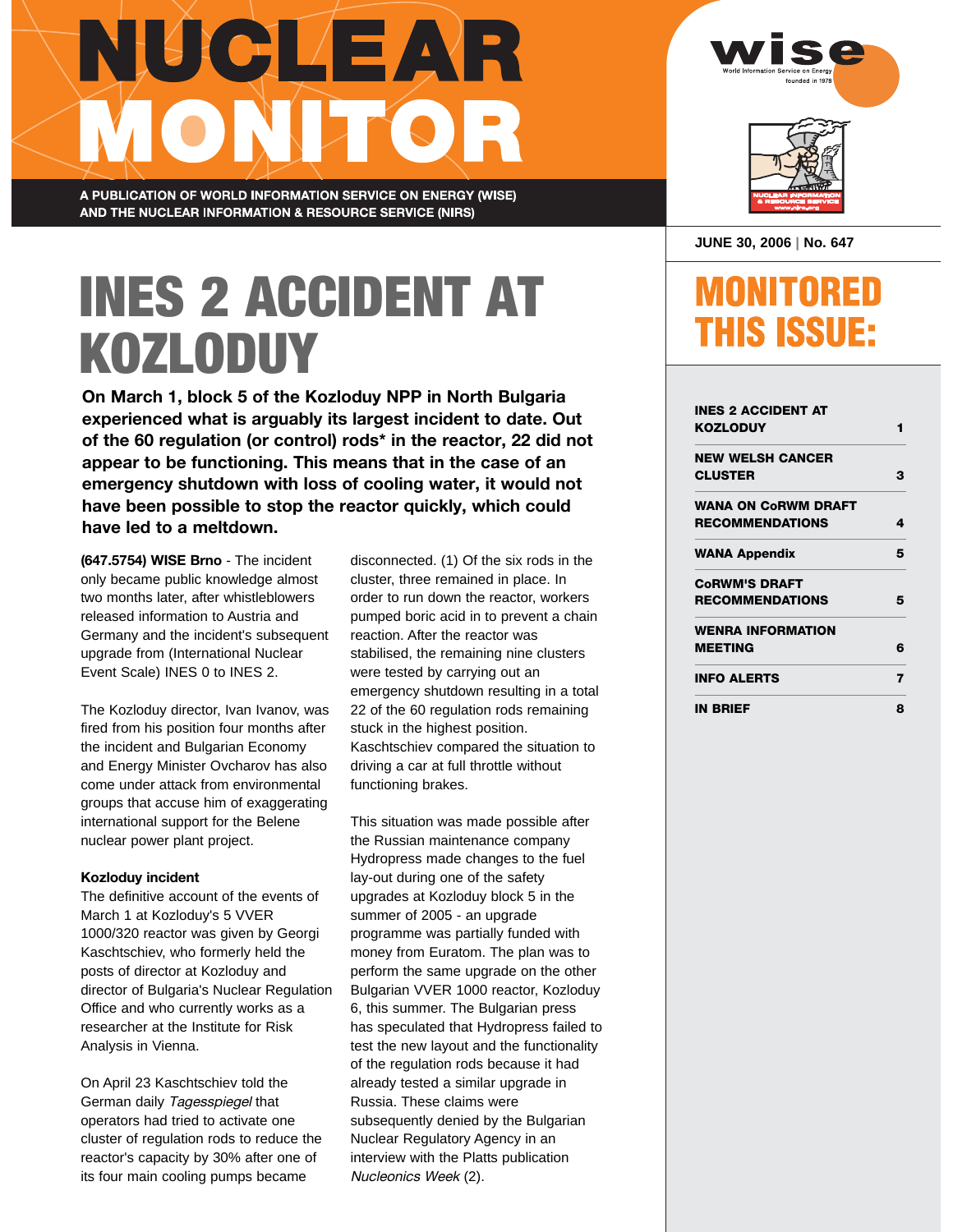Kozloduy 5 remained off-line for ten days following the incident, which was rated at INES 0 by its operator. Information released to the press did not reveal the true gravity of the incident and thus was completely ignored by the Bulgarian press. It was not until whistleblowers from the power station leaked the details to their former chief Kaschtschiev in Vienna and he in turn informed the German press almost

two months later, that Bulgaria became aware of the real circumstances behind the incident.

#### The Bulgarian Nuclear

Regulation Agency immediately reacted to the revelations by upgrading the incident rating to INES 1. Kozloduy's thendirector Ivan Ivanov, gave an interview to the daily Trud, while apparently intoxicated, in which he accused the Bulgarian press of being un-patriotic for sourcing information on the incident from the German press. He made several incredible statements during the furore actually denying the facts, "What accident? There is no accident, boy! There is no real situation". Ivanov also told reporters that, "Things like this happen every day in the power station" and "You can write we have said it. Write: Ivan Ivanov is a criminal. He does not understand anything." (3)

The commemoration of Chernobyl in Sofia - two exhibitions by Dutch photographer Robert Knoth and a night vigil held by activists from Za Zemiata, Bankwatch, Greenpeace, Ekoglasnost, the Foundation for Environmental Justice and other members of the BeleNE! Coalition in front of Bulgaria's Economy and Energy Ministry - drew a lot of media attention that further whipped up the debate around the Kozloduy incident. Economy Minister Ovcharov tried his best to duck critical questions and seemed to back up Ivanov's smear campaign against Kaschtschiev by describing him as a non-expert. Nevertheless, Kaschtschiev's version of events could not be denied and following a vacuous press conference held at the Ministry of

Energy and Economy on May 3, the credibility of the authorities amongst Bulgarian journalists reached rockbottom and the Bulgarian regulator found itself exposed and forced to upgrade the incident rating to INES 2. (4)

The reactor was finally shut down for repairs on June 17 and will remain offline until early September. (5)

### Kozloduy closure plan unveiled

Executives at the Kozloduy nuclear power plant have presented a strategy for the closure and dismantling of the first four reactors at the site. The proposal would need to be approved by officials at Bulgaria's Nuclear Regulatory Agency and the Ministry of Energy and Economy before it could be implemented.

The strategy reportedly includes a detailed plan that specifies deadlines as well as the estimated cost of closing and dismantling the reactors. The owners of the plant are expected to fund the majority of the work but the project could also receive funds from the European Commission.

A special team of inspectors will now access which parts of the reactors are not radioactive and can thus be sold on to other Bulgarian power plants. The radioactive waste would be disposed of at a specially built facility near the site, which is located in a region of seismic activity.

#### **Sofia Echo, June 29 2006**

In the mean time, Ivanov's position as director of Kozloduy became untenable although he did attempt to rescue his post and reputation by offering an official apology for his previous Trud interview in the same newspaper on May 4. The subsequent weeks saw Bulgaria heavily criticised by the European Union for its failure to dismantle Kozloduy blocks 1 and 2, which were closed in 2002. This censure, coupled with the March 1 incident, forced Economy Minister Ovcharov to dismiss Ivanov on June 6. (6)

#### **Minister misleads**

Environmental organisations united in the BeleNE! Coalition, along with Greenpeace and the German bankwatching group urgewald, have accused the Economy and Energy Minister Ovcharov of attempting to save the Belene NPP project through deception.

The country plans to build another two VVER 1000 reactors 150 kilometres downstream of the Danube and near the towns of Belene and Svishtov, which lost 200 people in a 1977 earthquake. In recent months, Ovcharov claimed that he had secured financing for the project from, amongst

> others, four German banks - Bayerische Landesbank, Deutsche Bank, Commerzbank and HVB. When Bayerische Landesbank denied having an interest in the project (7), Ovcharov, in a rather amazing about-turn, then claimed that the bank had never been contacted. In the following weeks, Commerzbank told its shareholders meeting that it would not finance any NPP project that could not meet the highest global standards. That explicitly included nuclear plants in seismically active zones like Belene. HVB and Deutsche Bank told their shareholders meetings that high safety and environmental standards would need to be met before either would be willing to provide financing for Belene.

Petko Kovatchev of CEE Bankwatch concluded, "If these banks are serious about what they say, Belene does not stand a chance." Heffa Schücking of urgewald announced that a coalition of NGOs would also address other reportedly interested banks like UniCredit Group of Italia and CitiGroup of the United States to discourage involvement with the project.

On several occasions over the last months, Ovcharov had been reported in the Bulgarian press as stating that Belene would get a loan - an amount of 300 million Euros - from Euratom. However, Euratom itself denies having any formal or informal contact with the Bulgarian government since an exchange of innocuous letters at the end of 2004. Ovcharov also claimed to have the support of IAEA president Mohamed ElBaradei but public relations officials at the IAEA PR strongly denied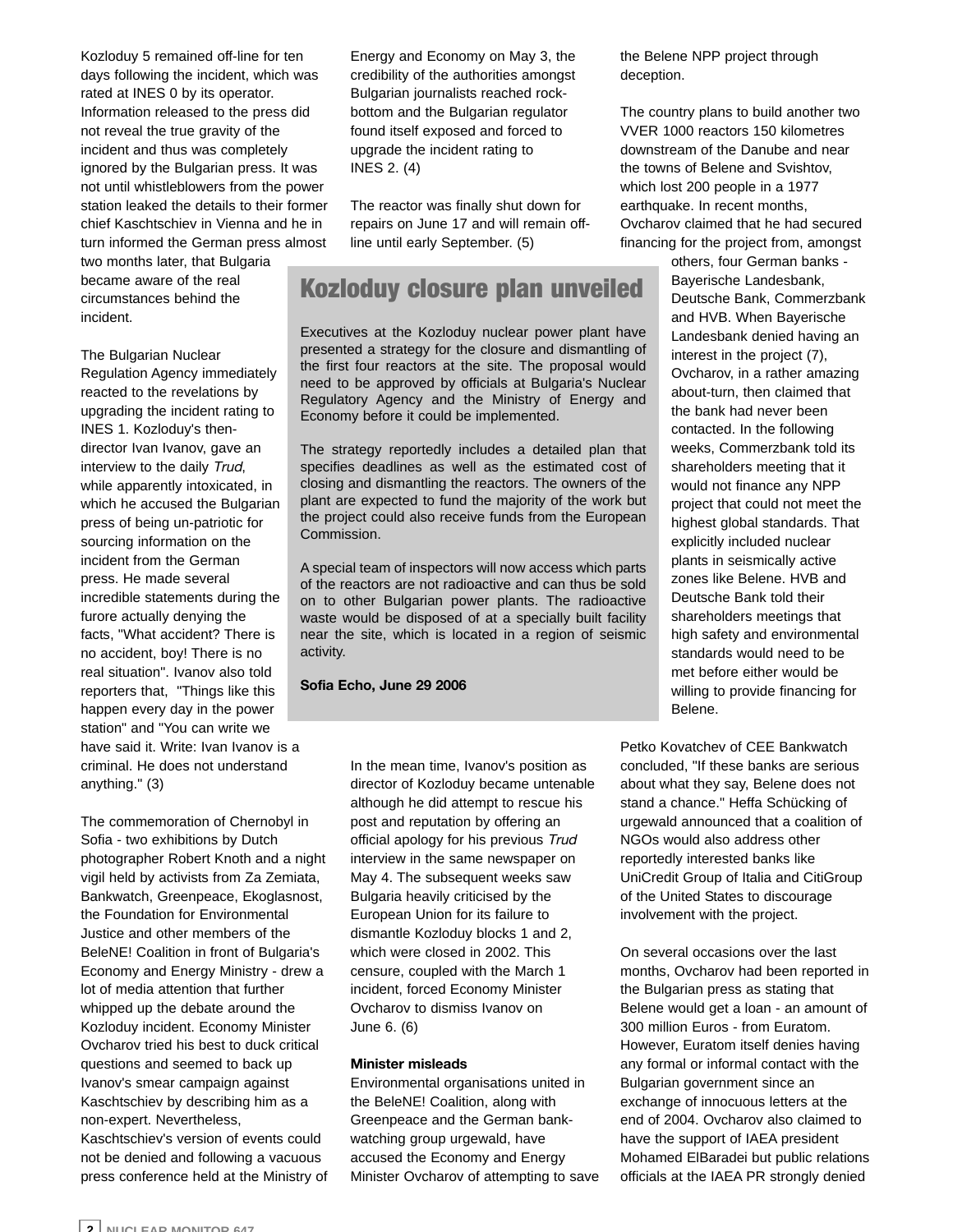this when questioned by Bankwatch and said that ElBaradei would never have supported the Belene project.

\*Regulation or control rods absorb neutrons and regulate the rate of fission reaction. Moving the rods in and out of the reactor allows operators to regulate the capacity. In case of an emergency shutdown or scram, the electro-magnets on which the regulation rods hang are released so that the rods can fall freely into the reactor thus directly stopping the chain reaction. Should the rods not function, operators have two options for running the reactor down - either boric acid is pumped into the cooling water or the installed sprinkler system is used to flood the entire reactor with a boric acid solution.

#### **Sources:**

(1) Der Tagesspiegel, April 23 2006, "Schwere Panne in bulgarischem Kernkraftwerk" (2) Nucleonics Week, Volume 47 / Number 18 / May 4, 2006, "Regulators reviewing sticking of

Kozloduy-5 control rod drives"

(3) Trud, May 1 2006, "You can write: there are idiots in the NPP"

(4) Nucleonics Week, Volume 47; Sofia Echo, May 9 2006, "Debates in Bulgaria on the Re-Opening of Kozlodui NPP's Fifth Block" (5) Sofia News Agency, June 17 2006, "Bulgaria Shuts Nuclear Reactor for Repair" (6) AFP, June 6 2006, "Bulgarian Energy Minister Fires Nuclear Power Plant Boss" (7) UPI, May 2 2006, "Bank halts financing of Bulgarian plant"

**Contact:** WISE/NIRS Brno, Czech Republic, Jan Haverkamp (jan.haverkamp@wisebrno.cz) or CEE Bankwatch, Sofia, Petko Kovatchev (petkok@bankwatch.org)

# NEW WELSH CANCER CLUSTER

**A television documentary transmitted on June 13 has revealed the results of a survey that suggests that cancer rates in women under the age of 50 and living near the shutdown Trawsfynydd plant is over 15 times the UK national average.**

#### **(647.5755) Low Level Radiation**

**Campaign** - The programme shown on Wales' fourth television channel S4C unveiled the results of a survey carried out in the Gwynedd villages of Llan Ffestinidg, Gellilydan and Cwm Prysir located the vicinity of Trawsfynydd nuclear power station in north Wales. The plant was closed in 1991 and is now being decommissioned.

Researchers took their questionnaire door to door and spoke to almost a thousand people of all ages in three communities around the nuclear plant. The questionnaire asked about the incidence of cancer within each household from 1996 to 2005 and showed levels of cancer that former Environment Minister Michael Meacher described as "sensational".

The results of the questionnaire were analysed by Dr. Chris Busby, director of the environmental consultancy Green Audit, and the report of this analysis can be found at ww.llrc.org/traws/htm.

The overall picture is of increased risks of all types of cancer relative to national rates. Additionally, there appears to be a greater effect in the latter part of the study period, due to "data leakage" people becoming lost to the study because they die or move away, or because, after the death of the patient, the surviving family members move away.

The data obtained show that the farther

back in time one goes, the less cancer is reported. In addition, the relatively small number of lung cancer cases reported is clear evidence of the effect of data leakage since lung cancer typically accounts for around a quarter of all cancers. It is therefore very probable that the results for the later period 2003 to 2005 reflect the reality of cancer incidence in the locality - a doubled overall risk of cancer with increased relative risks in the younger age groups.

The relatively higher excess rates in the under 50 age group are hard to explain and leave questions to be answered by further research. The 11.3-fold excess contains a greater than 15-fold excess risk for women, which is not due to high breast cancer rates (Relative Risk 15.3; very high statistical significance). Breast cancer in the 51 to 60 year age group, however, is five times the national average for women of that age (Relative Risk 4.9; high statistical significance).

Alerted by a significant proportion of the breast cancer victims who reported that they had sometimes eaten fish from Trawsfynydd Lake, the researchers conducted a further survey to ascertain the background rate of fish eating. Trawsfynydd Lake covers almost five square kilometres, is artificial and was used as a cooling lagoon throughout the active life of the power station. The lake-bottom sediment down to a depth of 300 mm is known to be highly

contaminated with a mean concentration of 4¼ million Bequerels per tonne of radioactivity. This is more than ten times the concentration that under UK legislation is defined as Low Level Radioactive Waste requiring control. The lake is nevertheless advertised as a sports amenity for swimming, boating and fishing although authorities are known to regularly monitor the lake trout. The second survey found that eating fish from the lake was more than twice as common among the recent cancer patients (i.e. in 2003 to 2005) than among the healthy population. This is a statistically significant finding. The only cancer patient under 20 found by the study - an 18 year old with lymphoma - was said to be an avid angler who had fished the lake regularly. [Note: the expected numbers of cancer cases in young people in this population is 0.102 cases in the ten years.]

There is also a notably high incidence of mesothelioma (highly statistically significant based on 3 patients). This cancer is usually associated with exposure to asbestos but 20% of cases are thought to be due to radiation, according to the Oxford Textbook of Pathology.

The Welsh Cancer Intelligence and Surveillance Unit is responsible for collating cancer figures for the whole country but has never published a breakdown of cancer rates for specific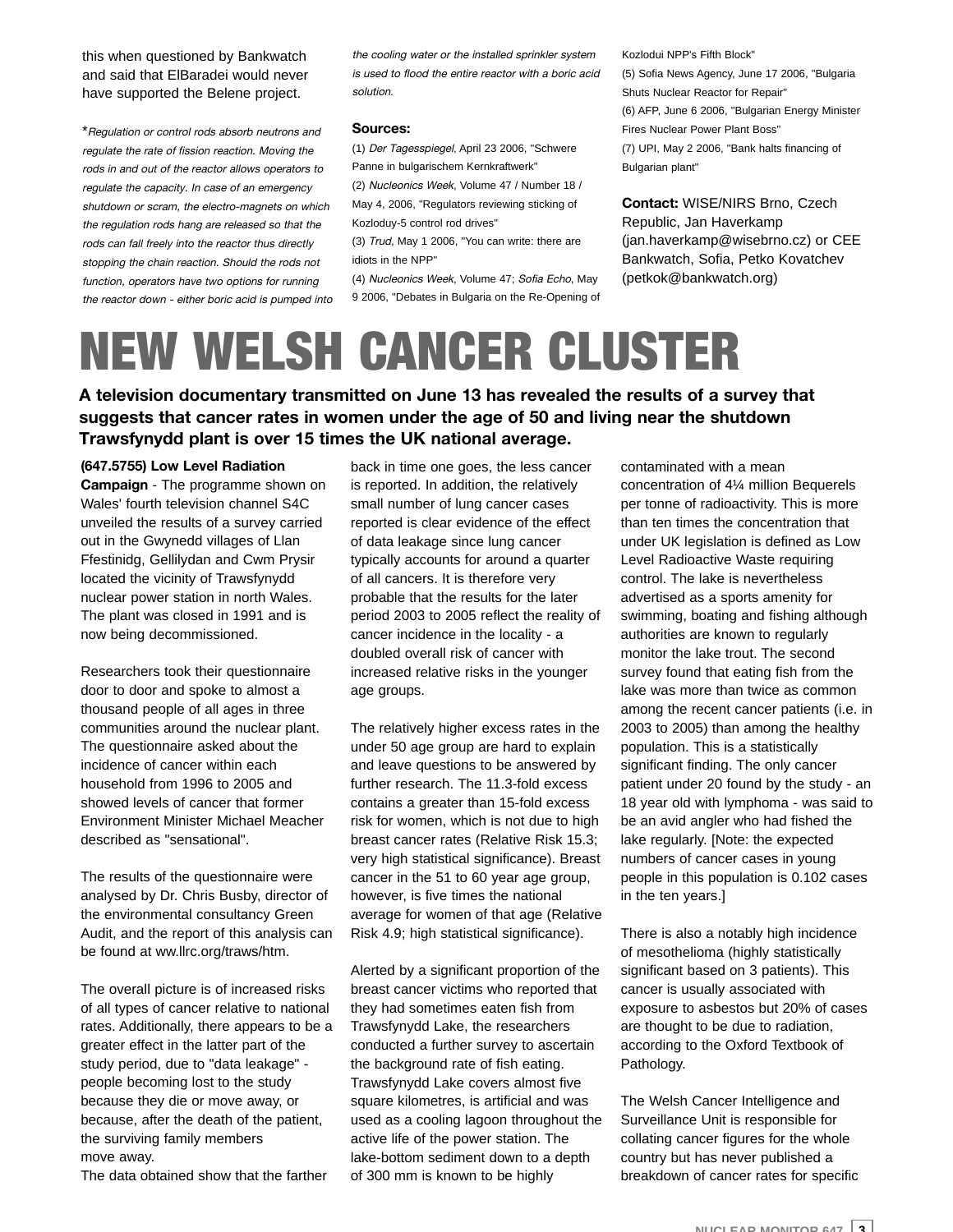areas. Unit director Dr. John Steward dismissed the new survey and questioned the methodology used claiming that results were likely to be biased since they were based on reports from cancer sufferers and not confirmed by medical records. Welsh newspaper the Western Mail called on the official body to produce its own epidemiological data for the relevant area instead of dismissing the work done by others.

Plaid Cymru councillor and cancer patient Linda Ann Jones told of how villagers had long expressed concern that the nuclear power plant was

responsible for the high cancer levels in the area. Jones urged the UK government to consider the survey's results and to launch an investigation into the risks posed to local communities by nuclear power plants before allowing new plants to be built.

Michael Meacher said, "This is the most significant evidence of all and I think it is absolutely clear that we should not go ahead with a new round of nuclear power station build until we have looked at the health and environmental effects of nuclear power stations. These are very worrying statistics. . It is up to us in Parliament and the public and those

who are health specialists and those who have looked at these statistics to demand a full public inquiry."

**Sources:** LLRC press release, June 11, 2006, Daily Post & Western Mail (Wales), June 13, 2006

**Contact:** Richard Bramhall at Low Level Radiation Campaign, The Knoll. Montperllier Park, Llandrindod Wells, Powys LD1 5LW, UK Tel/fax: +44 1597 824 771 Email: bramhall@llrc.org Web: www.llrc.org

## WANA ON CoRWM DRAFT RECOMMENDATIONS

**"Within the present state of knowledge, CoRWM considers geological disposal to be the best available approach for the long term management of all the material categorised as waste in the CoRWM inventory when compared with the risks associated with other methods of management." CoRWM's draft recommendation 1.**

#### **(647.5756) Welsh Anti Nuclear**

**Alliance** - Disposal is not 'management' it is the cessation of control and containment. Groundwater travels for up to 600 miles. In the management of radioactive waste to ensure its future containment and stability, it is the length of time over which it remains a hazard that produces a philosophical problem. Geological disposal shifts the risk far into the future in order to lessen the risks to the generation that created the hazard. This approach is unethical on grounds of intergenerational equity. The technical problems with deep disposal of high-level long-lived radioactive waste are such that the concept cannot be said to be 'proven'. Scientific uncertainty over the future stability and containment of radioactive waste deep underground precludes irreversible actions being taken.

Given the degree of uncertainty involved, and setting the present state of knowledge against approaches for the long term, the only 'decision' that can be taken now that will not appear foolish and irresponsible in fifty or a hundred years from now is to retain control over the waste through management rather than to relinquish control over it through disposal.

If storage of radioactive waste on the

surface is regarded as too vulnerable to terrorist attacks then near-surface underground storage should be considered to balance ease of management against degree of protection. Deep underground 'management' makes little sense, and is quite obviously designed to encourage three irresponsible human traits: (a) 'out of sight out of mind' (b) inertia and (c) indolence, so that the waste will be left where it is regardless of any misgivings about its containment and stability. Deep underground disposal is presented as helpful to future generations because it bequeaths our radioactive legacy in a form that they do not have to deal with. In reality it gives them a legacy in a form that they cannot do anything about.

CoRWM should make it clear whether or not the waste disposed of would be monitored.

CoRWM states that it takes no position on the desirability or otherwise of nuclear new build.

There is a contradiction in CoRWM's approach on current waste management on the one hand, and its approach to new build on the other. The current 'muddling through' approach to radioactive waste

management is clearly unacceptable to CoRWM. Given that any new nuclear power stations would produce large volumes of highly radioactive spent fuel that would have to stay on each reactor site the hazard (and vulnerability to terrorist attack) thus created far outweighs the current hazards of radioactive waste.

It is insufficient to claim that 'any additions to the inventory should be the subject of an additional stage in the process' of establishing a radioactive waste site. CoRWM should make it clear to Government that any degree of public support for the management of present radioactive waste would be jeopardised by the creation of yet more hazardous waste around the country.

Without this degree of clarity CoRWM's work will rightly or wrongly be seen as the 'thin end of the wedge' rather than helping to address a finite nuclear legacy in an orderly way.

**Source and Contact:** Hugh Richards, Welsh Anti Nuclear Alliance, P.O. Box 1, Llandrindod Wells, Powys, LD1 5AA, **Wales** Tel/Fax: +44 1982 570362 Email: hughrichards@gn.apc.org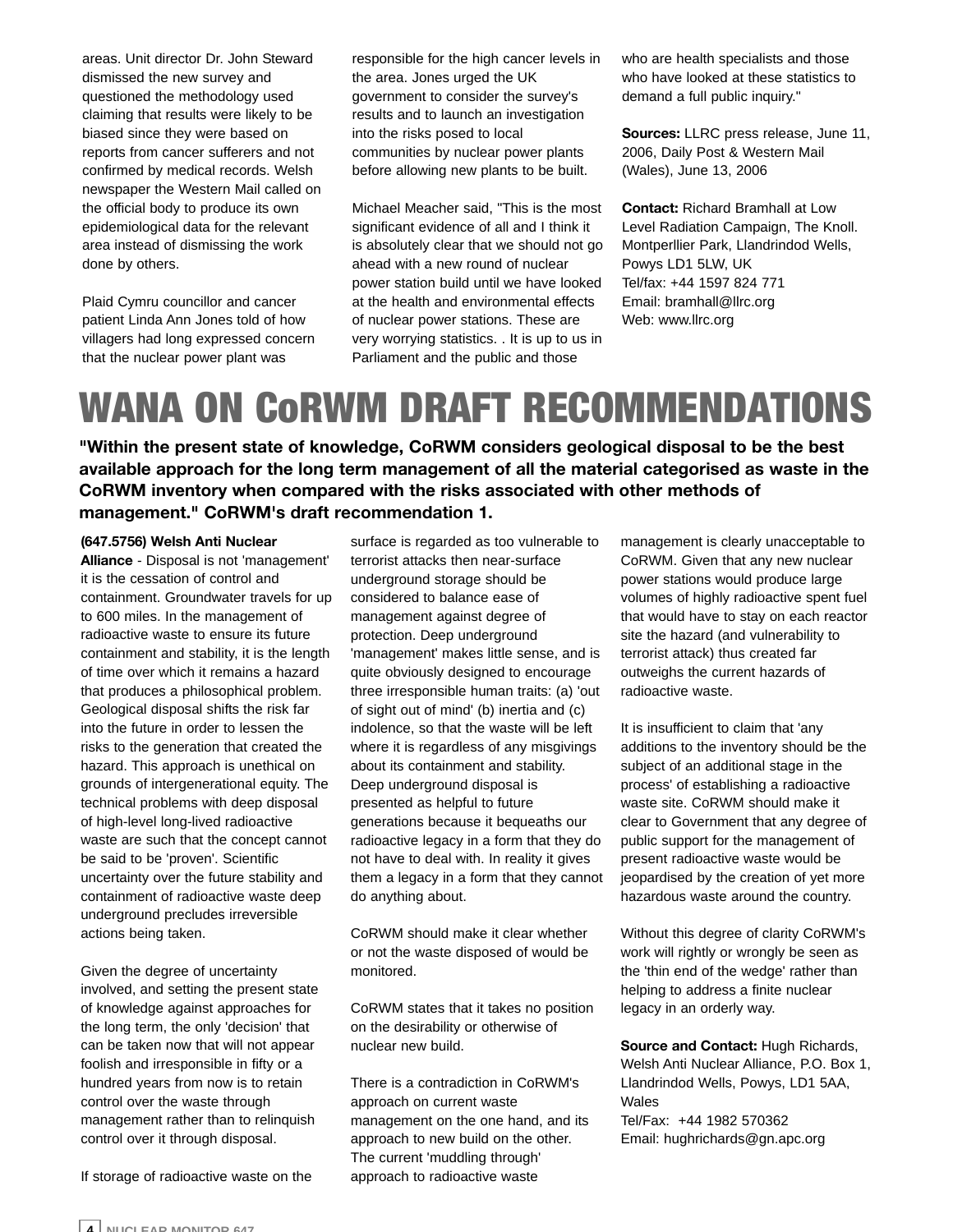### WANA Appendix

In response to Q570 "Could you explain the concern you have about nuclear waste?" posed by a member of the Welsh Affairs Committee during a House of Commons inquiry into Energy in Wales on March 21, Hugh Richards offered the following response.

.... back in 1980, when there was a test-drilling programme for high-level radioactive waste disposal, I was working for the local authority and I was told, basically, "Stop it; go out there and stop it." As a local government officer, that was like giving me 007. Basically, I did do a lot of 'phoning round, I spoke to a lot of people and one of the persons that I spoke to was Sir Kingsley Dunham, who had just retired as the Government's Chief Geological Adviser, and he was quite worried. He had made a speech about his worries about plutonium, long-lived radioactive waste, and it was for that reason I tracked him down and had a conversation with him. Basically, I asked him, "What are the geological characteristics of a place deep underground where you could dispose of radioactive waste?" What he said was that

it needs to be flat-bedded, sedimentary rock which has not been subjected to tectonic activity, it has not been crumpled up by mountain-building, with a very low, or no, water table and no population; in other words, a desert in the middle of a continent. I said, "Well, where does that leave us, in Britain?" and there was just silence; so I assume that is the sort of advice he was giving to the Government before he retired. Everything we have had since is looking at the possibility of disposing of radioactive waste in Britain and this is where I find it is terribly, terribly simple. Can you dispose of it, which means relinquish control over it, or not? If you cannot relinquish control over it, because you have not got enough scientific certainty about what will happen to the method of encapsulating it and putting it underground, then you have to store it.

The full (uncorrected) transcript of the oral evidence given to the committee can be found at

http://www.parliament.uk/parliamentary\_committees/welsh\_ affairs\_committee.cfm

# CoRWM'S DRAFT RECOMMENDATIONS

Since 1997, there has been a vacuum in UK policy on the long-term management of long-lived and more highly active radioactive wastes. CoRWM has drafted the following integrated package of recommendations. This is the start of a process, leading to CoRWM's final recommendations. Once made, they should be acted upon urgently.

**1.** Within the present state of knowledge, CoRWM considers geological disposal to be the best available approach for the long-term management of all the material categorised as waste\* in the CoRWM inventory when compared with the risks associated with other methods of management.

**2.** CoRWM recognises that there are social and ethical concerns that might mean there is not sufficient agreement to implement geological disposal at the present time. In any event, the process of implementation will take several decades. This period could last for as long as one or two generations if there are technical difficulties in siting or if community concerns make it difficult, or even impossible, to make progress at a suitable site.

**3.** These uncertainties surrounding the implementation of geological disposal

lead CoRWM to recommend that a programme of interim storage is required as a contingency and therefore must play an integral part in the longterm management strategy.

**4.** Therefore, CoRWM recommends a staged process of implementation, incorporating the following elements:

a. A commitment to the safe and secure management of wastes through the development of an interim storage programme that is robust against the risk of delay or failure in the repository programme. Due regard should be paid to:

- reviewing and ensuring security, particularly against terrorist attacks;
- ensuring the longevity of the stores themselves;
- minimising the need for re-packaging of the wastes; and
- addressing other storage issues identified during CoRWM's public and stakeholder engagement process, such as avoiding unnecessary transport of wastes.

**b.** A commitment to an intensified programme of research and

development aimed at reducing uncertainties at a generic and sitespecific level in the long-term safety of geological disposal, as well as better

means for storing wastes in the longer term. Appropriate R&D should be undertaken into alternative management options.

c. A commitment to ensuring that flexibility in decision-making within the implementation process leaves open the possibility that other long-term management options (for example, borehole disposal) could emerge as practical alternatives.

d. A continuing public and stakeholder engagement process aimed at building trust and confidence in the proposed long-term management approach, including the siting of facilities.

e. A set of decision points providing for a review of progress with an opportunity for re-evaluation before proceeding to the next stage, or before foreclosing alternatives.

**5.** CoRWM has not yet decided whether to make recommendations regarding the precise form of geological disposal. This will be an element in the next round of public and stakeholder engagement.

 $\mathbf{6}$ . If a decision is taken to manage uranium, spent nuclear fuel and plutonium as wastes, they should be added to the inventory and immobilised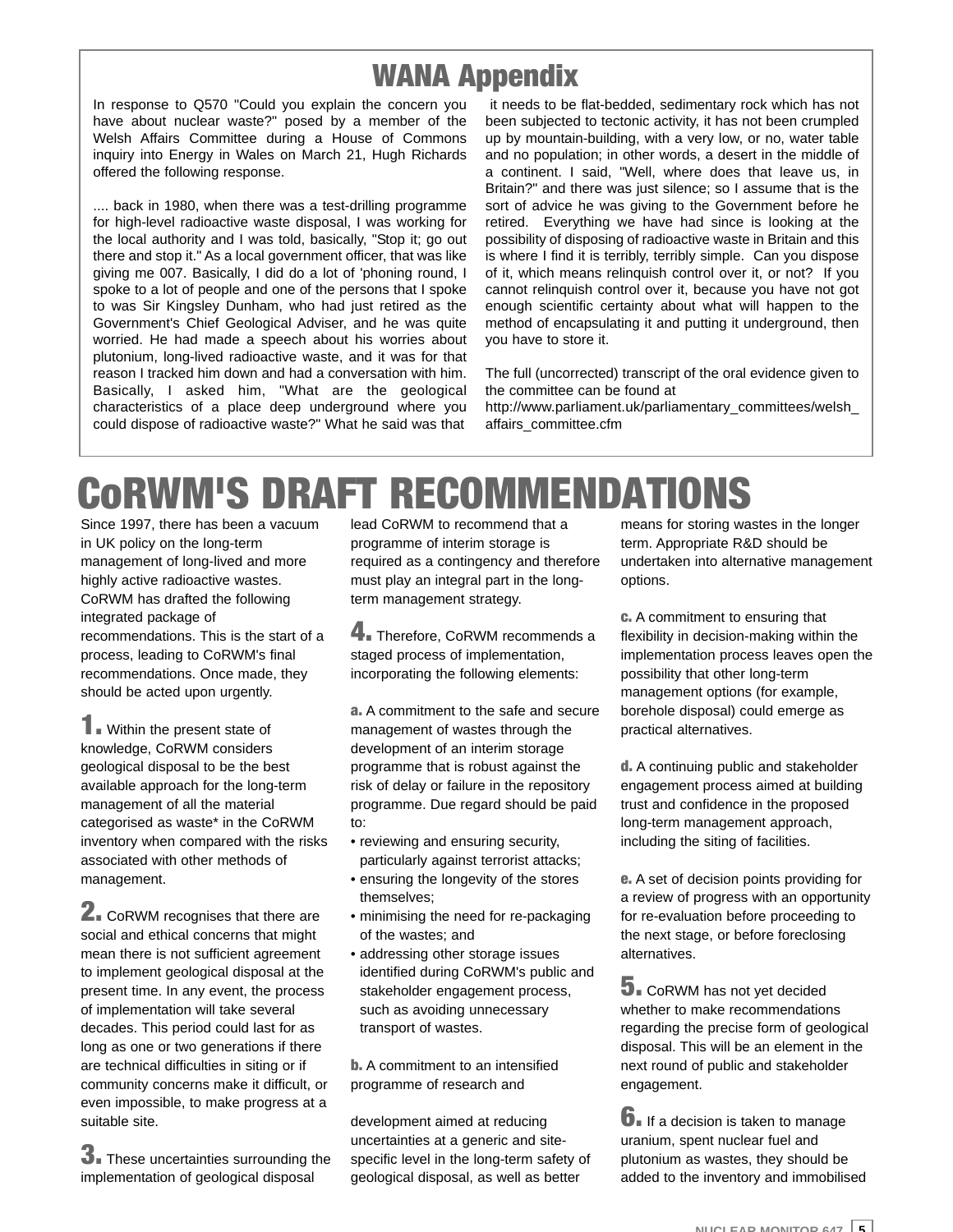for secure storage followed by geological disposal. There must be clarity about the inventory that is to be disposed of by the time that communities are invited to express a willingness to participate in the implementation process (see below). Any additions to that inventory should be the subject of an additional stage in the process.

**7.** Community involvement in any proposals for the siting of long term radioactive waste facilities should be based on the principle of volunteerism, that is, an expressed willingness to participate. Participation should be based on the expectation that the well being of the community will be enhanced.

8. Willingness to participate should be based on the provision of community packages that are designed both to facilitate participation in the short term and to ensure that a radioactive waste

facility is acceptable to the host community in the long term.

**9.** Community involvement should be achieved through the development of a partnership approach, based on an open and equal relationship between the potential host community and those responsible for implementation.

10. At the end of each stage of the decision making process there should be provision for a review and the right of communities to withdraw from the process before proceeding to the next stage, up to a pre-defined point.

11. In order to ensure the legitimacy of the process, the key decisions at each stage should be ratified by the appropriate democratically elected body (ies).

12. CoRWM considers that an open and transparent process is an essential precondition to successful

implementation of these recommendations. CoRWM takes no position on the desirability or otherwise of nuclear new build. We believe that future decisions on new build should be subject to their own assessment process, including consideration of waste. The public assessment process that should apply to any future new build proposals should build on the CoRWM process, and will need to consider a range of issues including the social, political and ethical issues of a deliberate decision to create new nuclear wastes.

\*CoRWM's reference position is that reactor decommissioning wastes within CoRWM's inventory will be treated the same as ILW, destined for geological disposal. However, we recognise that management options taken forward for LLW on reactor sites may also be appropriate, if a safety case could be made, for some reactor decommissioning wastes.

For more information visit

# WENRA INFORMATION MEETING

**SKI (The Swedish Nuclear Power Inspectorate) held a two-hour information meeting on March 24 at the Nordic Sea Hotel in central Stockholm on WENRA (Western European Nuclear Regulators' Association) and its project aimed at harmonising European nuclear regulations.**

**(647.5757) WISE Sweden** - The meeting had been publicised as a general information meeting open to the public on the SKI Website (www.ski.se) a month in advance but of the 28 people in attendance, about 17 were from the Swedish nuclear industry and seven from SKI itself. Included in the remaining four were two representatives of environmental organizations.

In opening the meeting, Judith Melin, General Director of SKI, and WENRA Chairperson, expressed her appreciation that "the environmental movement" was in attendance. Melin then provided brief background information on WENRA - which is made up of the heads of European nuclear regulatory agencies - and the harmonization project, noting that, "We haven't gotten far on the decommissioning issue." Melin added that WENRA, "Encourages openness and continual improvement." Erik Jende, SKI's International Coordinator presented details on

WENRA's harmonization project, focusing on the European-wide survey of current regulations. Information on a comparison of the results obtained from the survey of current regulations, and in particular the results for Sweden, was shared with participants and despite noting that there were still several areas that need to be addressed - for example functional testing and protection against internal fires - Jende on several occasions insisted that Sweden was "doing great" and that "There are no acute issues." When discussing decommissioning, he actually stated that much had not been done in that area because, "An operating reactor should not be burdened with a decommissioning plan."

At one point Jende held aloft a thick report and stated that it documented the results of the European survey. His purpose was to prove that the documentation does exist but he then went on to add that the report had not been released into the public domain

because any resulting comparisons would demonstrate a wide variation between countries and, "could be embarrassing for some countries." Thus the results of the international survey were not revealed. Despite this, he insisted that member countries were encouraged by WENRA to publish their own results on their Websites, and that Sweden's results would be published that very day. Jende further explained that the WENRA policy allowed each individual country to determine what national information it wished to make public but that all other international data had to remain confidential.

Once Jende's presentation, which included 39 slides with numerous bar charts and tables, was eventually over, there remained just ten minutes left for questions. When asked by one of the environmentalists present if any independent analysis had been done to reach the current results, he confirmed that it had not and that "the survey was purely an internal exercise." Judith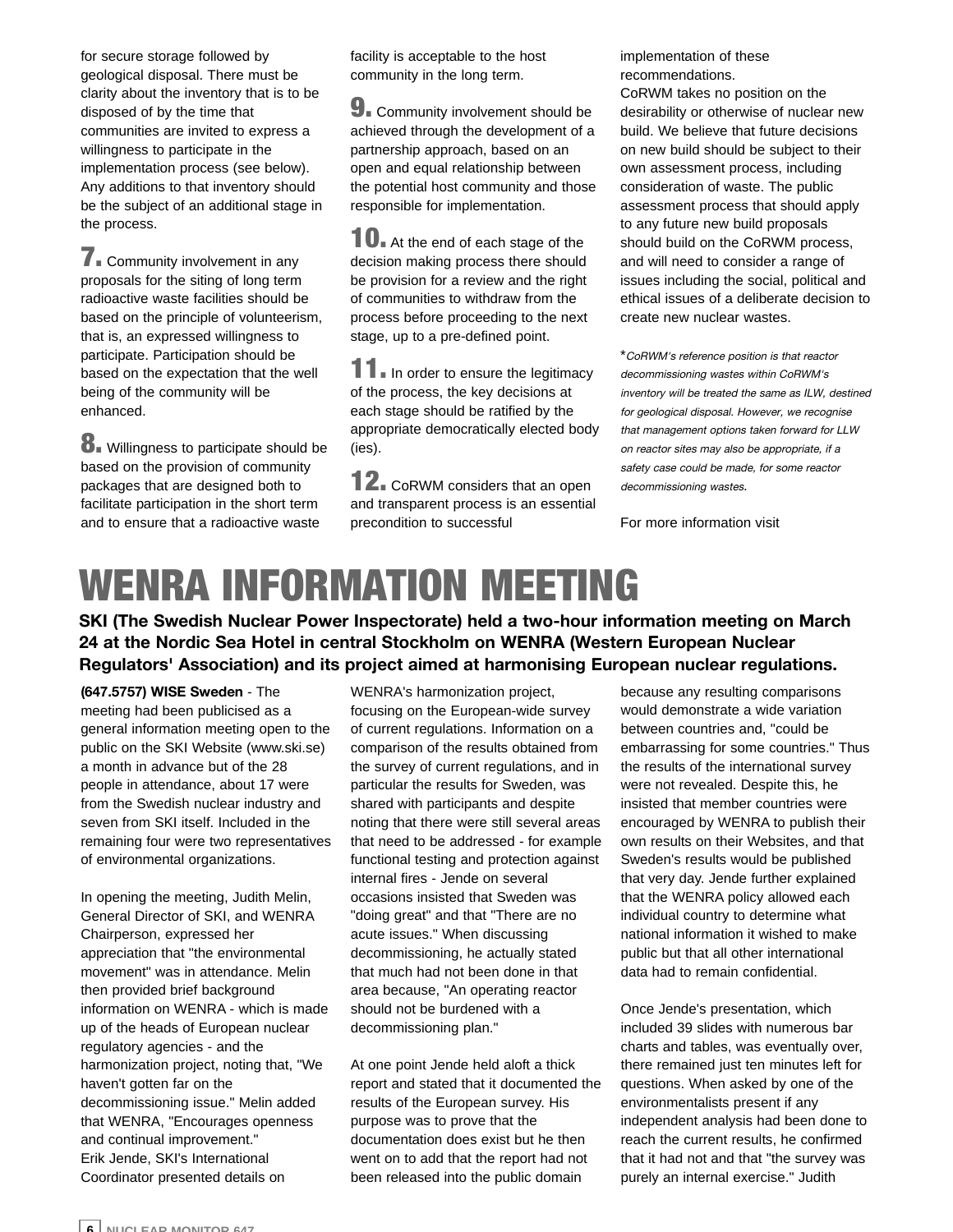Melin informed the meeting that comments from the general public were welcome and could be submitted via the WENRA Website (www.wenra.org). She added, "There are absolutely no restrictions on what can be commented on."

Despite the heads of European nuclear

regulatory agencies encouraging themselves to publish their own data, at the time of this writing no national results, Sweden included, had yet been published. Further, considering the huge number of regulatory issues raised by Judith Melin and Erik Jende, it was remarkably quiet in the room. The meeting was able to end on time,

perhaps thanks to Judith Melin's announcement at the outset that "the environmental movement" was in attendance.

**Source and contact:** Miles Goldstick at WISE Sweden

### INFO ALERTS

#### 7th Russian Anti-nuclear Camp, Tomsk, Siberia from July 26th to August 3rd 2006

This year the Ecodefense (WISE/NIRS Russia) anti-nuclear camp will focus on the issue of radioactive waste imports. The camp will be held near Tomsk in Siberia and activists from environmental groups and NGOs are invited to participate.

The program will include seminars and training programs on nuclear waste imports to Russia, transportation, access to information, resistance and non-violent protest. Strategy sessions for environmental groups to develop activities are also planned and protests may be held at cities located near the camp.

For more information on how to participate contact Ecodefense.

#### Greenpeace Eco-Camp 2006, Jasov, Slovakia from July 24th to 31st 2006

Greenpeace intends to inform the Slovakian public, specifically the population of Košice Slovakia's second largest city and the surrounding villages, about the risks associated with the proposed uranium mine to be sited on Jahoda hill, a local holiday destination.

The uranium deposit was discovered in the 1980s, is from 250 to 650 underground and is thought to contain over one and a quarter million tons of uranium ore.

For more information on how to register, contact Klaudia Bednárová at Greenpeace Slovenska, PO Box 58, 814 99 Bratislava, Slovakia. Email klaudia.bednarova@greenpeace.sk, Phone +421 (0)905 70 66 55

#### International Anti-nuclear Summer Gathering, Dordogne, France from August 13th to 20th 2006

This event, organized by the French anti-nuclear network 'Réseau Sortir du Nucléaire', aims to create and strengthen links as well as promote cooperation and joint campaigning between antinuclear groups. Both French and English will be spoken and the proposed agenda includes discussion on the best energy policy for the planet, development and dwindling resources, theory and techniques for non-violent action, discussion of activities for the 50<sup>th</sup> anniversary of Euratom in 2007, the 1 million signature campaign against nuclear power and a possible action at the nearest nuclear installation.

For more information contact André Larivière, Nérol, 43440 Champagnac le Vieux, France, andre.lariviere@sortirdunucleaire.fr, +33 (0)4 71 76 36 40 or +31 (0)6 76 69 54 98 or Bue Alred, Beau Champs, 24610 Montpeyroux, France, bue.alred@barkmail.com, +31 (0)5 53 82 69 98.

#### Trans-European Bicycle Tour for Chernobyl

Canadian-born Engineer Christian Boyko, 31, and Swiss-born Special Education Teacher and Art Therapist Emmanuelle Plattet, also 31, will cycle over 2,100 km (1,300 miles) from Friburg, Switzerland, to Kyiv, Ukraine to raise awareness about the long term social, health, and environmental effects of the Chernobyl accident.

The cyclists will travel an average of over approximately 100 kilometers (62 miles) per day for 34 days through Switzerland, Germany, the Czech Republic, and Poland, toward their final destination in Ukraine. The pair leave from Friburg, Switzerland, on July 6 and conclude their trip on August 8, in Slavutych, Ukraine having traveled through some of the front-line communities that were home to many of the people relocated after the 1986 tragedy.

These include the towns of Borodyanka, Ivankiv, Slavutych, Korosten, and Boyarka in Ukraine, and Gagarin, Uzlovaya, Bolhov, and Nikolskaya Sloboda in Russia. These communities are home to a network of psycho-social rehabilitation centers engaged in addressing a broad spectrum of social issues - everything from addressing Chernobyl-related fears about health; education for youth regarding healthy lifestyle practices in light of continued contamination of the land and limited access to health care; and, the impact of economic conditions resulting, in part, from the Chernobyl disaster.

For more information, please visit Christian and Emmanuelle's website at http://www.2000k.soliloq.com, and FOCCUS' website at http://www.foccus.org

#### **FOCCUS press release, June 28 2006**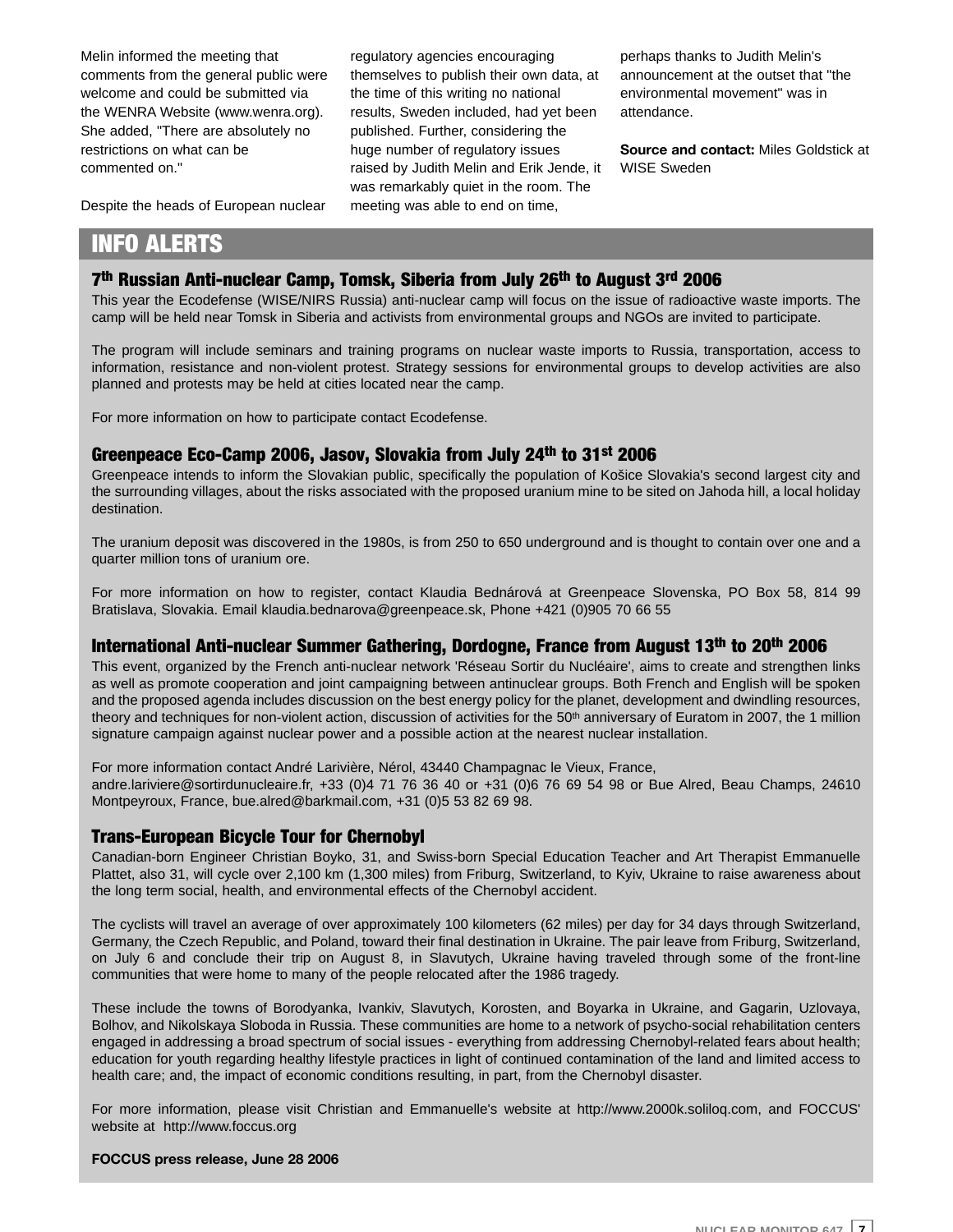### IN BRIEF

**BNG in court over THORP.** British Nuclear Group has pled guilty to three charges brought by the Heath & Safety Executive (HSE) North West for the 2005 accident at Sellafield's Thermal Oxide Reprocessing Plant (THORP) where 83,000 litres of highly radioactive liquor leaked from a fractured pipe. Summarising the case and its highly technical nature, the prosecutor requested that the matter be moved from the Magistrates Court in Whitehaven, West Cumbria, to the Crown Court since the penalties the court could impose were limited to 5000 pounds for each of the charges. The Magistrates agreed to the request and moved the case to the Crown Court in Carlisle setting a hearing for July 7. The decision to prosecute follows a lengthy investigation into the accident by the HSE's Nuclear Installations Inspectorate (NII). Ownership of THORP was transferred from BNG to the Nuclear Decommissioning Authority (NDA) on April 1 2005, just days before the accident was confirmed to the NII (April 20 2005). One year on, the plant remains closed and unrepaired, and plans to repair the damaged section of THORP have still not been approved by the NII.

#### **Core press releases, June 8 & May 3, 2006**

**Australian nuclear review.** Australia's Prime Minister John Howard has announced a study into whether the country should develop nuclear power to shift energy production from coal and gas. The expert panel responsible will also consider whether it was "economically feasible to contemplate the establishment of nuclear power…" and is expected to present its verdict in a report to government by the end of the year. Howard previously called for a debate on the issue of developing nuclear power in the country, claiming to have an "open mind" on the subject. The processing of uranium to provide nuclear fuel will also be debated. All six state governments and the federal opposition (Labour) oppose nuclear power of further uranium mines - Australia holds 40% of the world's known uranium reserves and has a three-mines uranium policy despite calls by uranium miners for further mines in the country.

#### **BBC News, June 6 2006; Reuters, May 22 2006**

**Nuclear threat to Champagne.** Greenpeace France has warned that the country's Champagne vineyards could become contaminated after radioactive groundwater from leaks at the nuclear waste storage facility in Soulaine, eastern France, was found just ten kilometres from the region. The organisation presented the results of a recent study, which revealed that significant levels of tritium had leaked into the environment, to the French Senate on May 30. Samples of groundwater taken near other waste storage showed levels from 90 to 170 times higher than European safety limits. The French Senate on May 31 adopted the nuclear waste strategy bill that had already been passed by the National Assembly in April. The bill calls for nuclear waste to be stored deep under ground in sealed containers and would herald the establishment of a national programme for waste management.

**Nuclear Fuel, June 5 2006; The Financial Times and AP, May 31, 2006**

**EU Parliament Committee votes to subsidise nukes.** The European Parliament's Industry Committee has allocated 2.7 billion Euros to nuclear energy. Green MEPs condemned the decision, calling it a disgrace. Rebecca Harms, David Hammerstein and Claude Turmes said in a joint statement, "… the nuclear Euratom programme would once again absorb the bulk of EU energy funding at the expense of safer, less expensive energy technology…" and added that "It is a good result for the nuclear lobby but not for the environment or the EU taxpayer."

**The Greens/EFA in the European Parliament press release, May 30, 2006**

**U.S. hampers Swiss nuclear probe.** A Swiss investigation into an international nuclear smuggling ring is being held back by a lack of cooperation from the United States. Authorities in Switzerland requested judicial assistance from U.S. counterparts on several occasions since 2005 but are yet to receive any response. The news was revealed by former UN weapons inspector David Albright, now president of the Institute for Science and International security, at a U.S. hearing into the nuclear trafficking ring run by Pakistan's Abdul Qadeer Khan. Albright said, "It is difficult to understand the actions of the U.S. government. Its lack of assistance needlessly complicates this important investigation. Swiss authorities arrested three men on suspicion of helping to supply Libya with gas centrifuge parts for the country's clandestine nuclear weapons programme between 2001 and 2003. **Swissinfo, May 29 2006**

**DOE must remove nuclear waste.** A federal judge has ruled that the U.S. Department of Energy must remove all high-level radioactive waste stored at the federal nuclear research compound in southeastern Idaho. District Judge Edward Lodge rejected the argument that a 1995 agreement with the state only covered waste stored in barrels on asphalt pads at the Idaho National Laboratory and not other containers of waste dumped in open pits and buried before 1970. The judge said that all the waste had to be shipped out state for disposal by 2018. The DOE tried to argue that leaving the waste buried could be safer than exhuming it since some radioactive materials can spontaneously explode when exposed to oxygen. State leaders are said to be opposed to the waste being abandoned since studies have shown that buried radioactive materials are seeping towards the underground aquifer that feeds Snake River.

**Yahoo news, May 26 2006**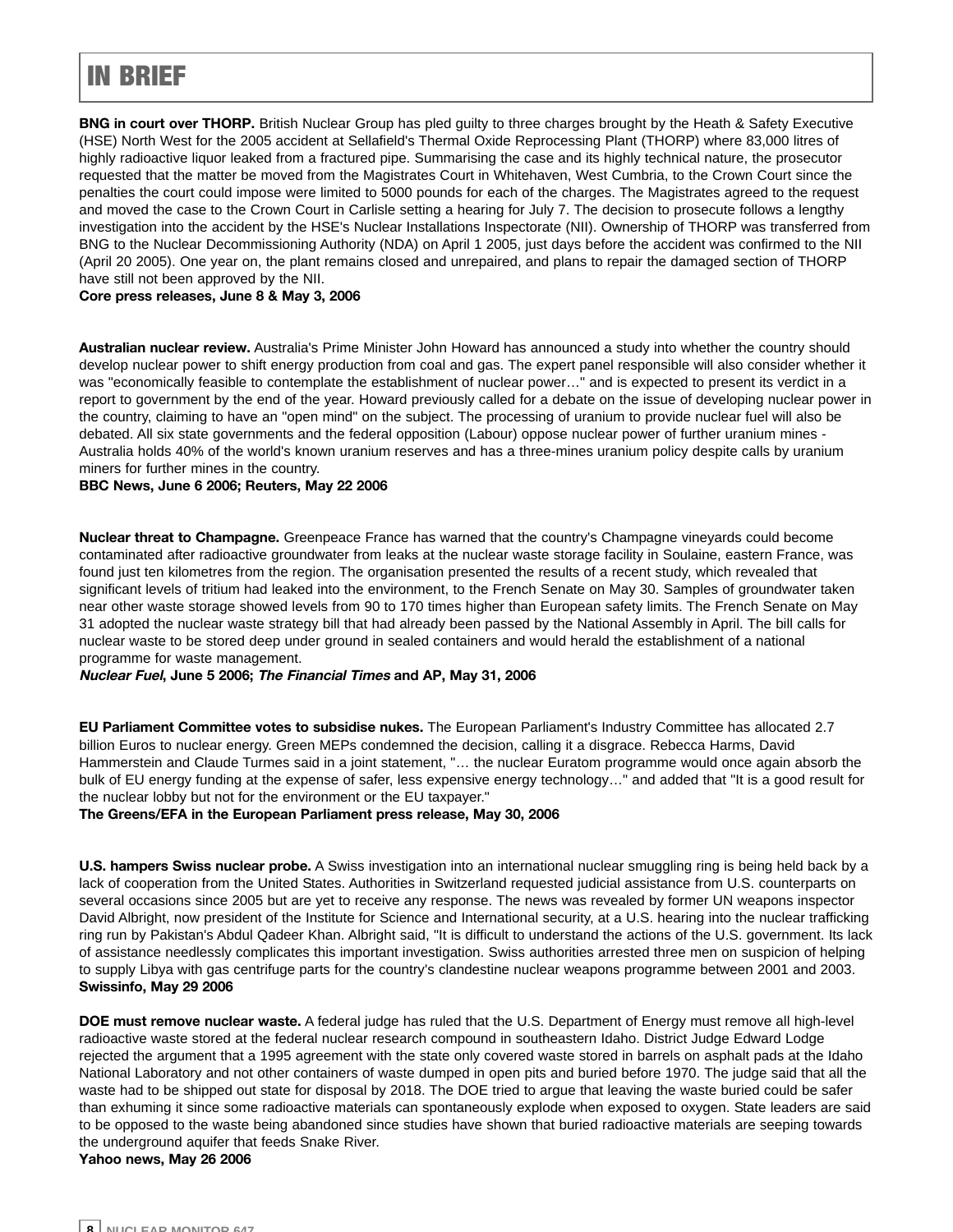**ITER agreement signed.** Ministers representing China, the EU, India, Japan, South Korea, Russia and the USA met at the European Commission building in Brussels to initial an agreement on the construction, operation and decommissioning of the ITER research facility to be built at Cadarache in southern France. The project seeks to demonstrate the potential of nuclear fusion as an energy source. The European Commission will spend 3.6 billion Euros on the project, that is one third of the construction and operation costs, to be funded through Euratom. Friends of the Earth Europe has called on the European Council and the European Parliament to reject the Euratom budget proposal and instead use the funds for research and development programs to develop sustainable and environmentally-friendly energy technologies. Silva Hermann, energy campaigner at FoE Europe said, "Nuclear Fusion may never be economically or technically practical. It is a new technique that has been a few decades away from reality for nearly 50 years. This goal of commercial viability has become a moving target and we have no guarantee that it will ever actually be reached."

**ENS, May 25 2006**

**Brazil unveils uranium enrichment facility.** Brazil has inaugurated its first uranium enrichment plant at a former coffee plantation in Resende in the state of Rio de Janeiro. The facility will produce up to 60% of the enriched uranium required to run the country's two nuclear plants (Angra 1 and 2) between now and 2012 and is expected to fulfil 100% by 2015. Brazil previously bought its nuclear fuel from the European enrichment consortium, Urenco at a cost of US\$16 million per year. The plant has cost US\$172 million to build and is able to enrich uranium to less than 5% uranium-235 - 95% uranium-235 is required for bomb making. Science and Technology minister Sergio Rezende stressed Brazil's commitment to the 'peaceful' use of nuclear power - the country's constitution forbids the military use of nuclear energy as well as the export of uranium. In an interview given on March 7 during a state visit to London, Rezende announced that Brazil plans to build seven new nuclear power plants. Electronuclear, operator at Angra, said that US\$1.8 billion would be required to finish Angra 3 - the uncompleted plant that was meant to state operation in 1988 and which has already cost the nation US\$750 million - within five years. Nuclear power currently makes up just 2.2% of Brazil's total generating capacity of 100,000 megawatts - 70% is provided by hydropower.

**Bloomberg, June 5 2006; LA Times & www.OneWorld.net, May 9, 2006**

**Ireland's campaign against Sellafield in doubt.** After appealing to the UN in 2001 over British plans to extend the Sellafield nuclear plant on the Cumbrian coast opposite Ireland, Dublin has now been told that it acted illegally by involving the UN. The European Court of Justice has ruled that the case should have been referred to it first before going to the UN - by law such disputes between member states should be resolved by the EU. Ireland has long argued that the plant should be closed to prevent it further contaminating the Irish Sea. It is not yet clear whether Ireland will choose to start again by mounting its legal challenge at European level.

**The Guardian, May 31 2006: The Economist, May 24 2006**

**France's response to Chernobyl probed.** Pierre Pellerin, France's top nuclear official at the time of the Chernobyl accident, has become the first person to be questioned in a lawsuit brought against the government by 500 people who developed thyroid and other cancers believed to be linked to the 1986 nuclear accident. The newspaper Liberation reported that Pellerin could be accused of involuntary injuries stemming from the suspicion that he hid the levels of radiation damage to France. The French government has been accused of intentionally downplaying the effects of France to protect the country's powerful nuclear industry. At the time of the accident, while other European governments were issuing warnings to their populations, the French government insisted that the radiation from the accident had not reached France. Government agencies have since adjusted the initial radiation data but deny intentional deception. **Pravda, May 29 2006**

**Polish nuclear plans.** According to both the German and Polish media, an unnamed researcher at the nuclear physics institute of the Polish Academy of Sciences has named the town of Gryfino and two other locations near Szczecin (all close to the German border) as possible sites for a planned nuclear power plant to be built after 2015. Poland currently has no nuclear power plants having halted the construction of the first planned plant after the Chernobyl accident. A majority of the Polish population are known to be opposed nuclear power and the government now plans to start a public debate in an attempt to reverse this. **Bernd Frieboese by email, May 7 2006**

**France can phase out nuclear power.** France is experiencing increases in greenhouse gas emissions despite being the world's most nuclear energy dependent country - somewhat debunking the nuclear lobby's claims that nuclear power equals low emissions. A new report by the Institute of Energy and Environmental Research (IEER) is the first to detail technologies and policies tat could meet the same lifestyle and economic choices as a high-nuclear, high carbon

#### WISE AMSTERDAM/NIRS

**ISSN:** 1570-4629

**Reproduction** of this material is encouraged. Please give credit when reprinting.

**Editorial team:** Tinu Otoki and Peer de Rijk (WISE Amsterdam), Michael Mariotte (NIRS).

With **contributions** from CoRWM, LLRC, WANA, WISE Brno and WISE Sweden.

**The next issue** (648) will be mailed out on July 14, 2006.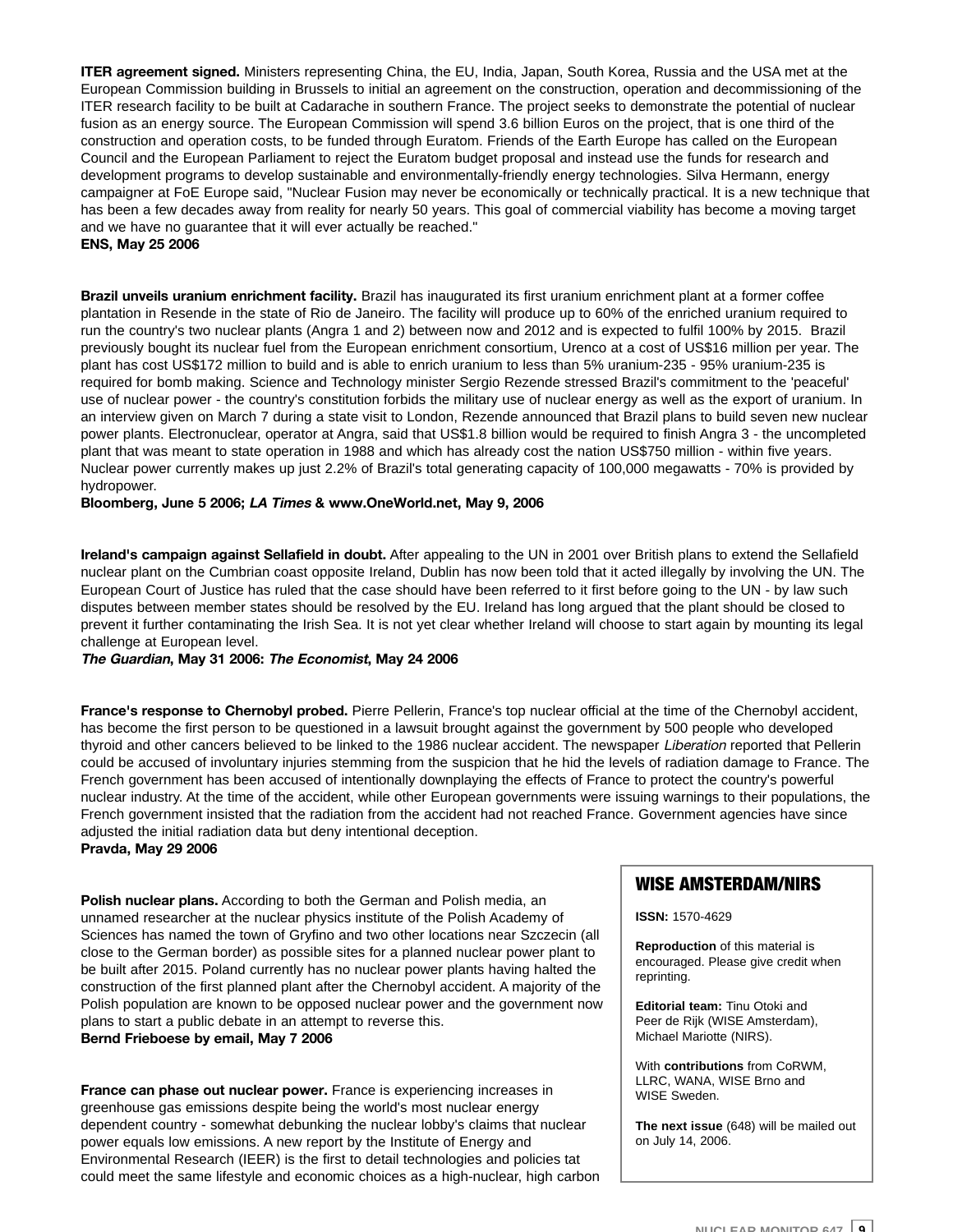emissions future without the use of nuclear energy and significantly reduced  $CO<sub>2</sub>$  emissions. "Low-Carbon Diet without Nukes in France" presents two scenarios that show that nuclear energy could feasibly be phased out in France while reducing emissions by around 40% in the next few decades. The report can be found in English and French at www.ieer.org **IEER press release, May 4 2006**

**Spain's oldest NPP shuts.** After 38 years of operation, the Cabrera nuclear power station at Zorita has been permanently shut down. The plant had long being plagued with safety and security problems and have been campaigning for its closure for years. Greenpeace Spain's executive director, Juan López de Uralde said, "The closing of the plant categorically demonstrates that Zorita's operation was very dangerous because of numerous technical problems and the absence of a security culture." The organisation demanded that the government of Jose Luis Rodriguez Zapatero to fulfil its promise to phase out nuclear energy in Spain, starting with Santa Maria de Garoña, a first generation plant that has a cracked reactor vessel caused by corrosion.

#### **Greenpeace press release, May 1 2006**

**German NPP keys lost.** 150 locks had to be changed at a nuclear power plant in the town of Philippsburg after the plant's manager reported the keys to the secure area missing. The locks were changed after an extensive search for the twelve keys failed.

#### **Deutsche Welle, April 6, 2006**

**Dutch extend life of nuclear plant.** A 20-year lifetime extension agreement for the Borssele nuclear power plant meaning that the plant will now operate until December 2033 - a total of 60 years. Secretary of State for the Environment Pieter van Geel signed the agreement the plant's operator EPZ and its shareholders, Delta and Essent. One of the conditions of the deal is that Delta and Essent invest a total of 250 million Euros (US\$314 million) in sustainable energy. The government has set aside another 250 million Euros. In the meantime, the new chairman and CEO of Delta, Peter Boerma, has said that the utility is looking into the construction of a new reactor at the Borssele site. He said that a new unit could be operating by 2016 and that Delta would be looking for partners to fund the new build project, which would cost an estimated 2 billion Euros. **WNA News Briefing 06.24, June 14-20 2006**

**Pakistan dumps nuclear waste in open.** A Pakistani lawmaker has accused the country's nuclear authorities of dumping radioactive nuclear waste near a village in the central Punjab province. Senator Sardar Jamal Khan Leghari said tons of contaminated waste from milled uranium had been dumped outside abandoned mines in Baghalchur village, some 350 kilometres (218 miles) southwest of Islamabad. Leghari, son of a former president, said that villagers and their livestock had been seriously affected and told of cases of cancer, miscarriages and infertility. Pakistan's Atomic Energy Commission (PAEC) denied this was the case and said that all waste was disposed of in caverns that were fenced off and guarded against intruders. PAEC also said that it had found no radioactivity in the water, vegetation or air during its routine inspections of the area. Leghari responded, "I have proof. We collected about 1,200 samples from Choti", adding that he planned to turn the evidence over to parliament.

#### **Reuters, May 24 2006**

**Khan supplied Syria.** According to U.S. Intelligence agencies, the nuclear proliferation network led by Pakistani scientist AQ Khan had supplied nuclear weapons technology to Syria. The revelations was made in the 'Intelligence Report to Congress', which said that Pakistani investigators had confirmed IAEA reports that Khan's network "offered nuclear technology and hardware" to Syria. The Middle Eastern country has three nuclear facilities at Dayr, Al Hajar and Dubaya. The U.S. report covered 2004 and said, " We continue to monitor Syrian nuclear intentions with concern." "In 2004, Syria continued to develop nuclear capabilities, including uranium extraction technology and hot cell facilities which may also be potentially applicable to a weapons programme."

#### **Press Trust of India, May 13 2006**

**Belgian man severely irradiated.** A technician at the Sterigenics sterilization facility in Fleurus, Belgium, was exposed on March 11. France's Institute for Radiological and Nuclear Safety said that the man's body dose was calculated at between 3.8 and 4.5, which is "sufficient to seriously damage (his) bone marrow". The man was treated at France's Percy military hospital, which has a specialized service for victims of radiation. The man was irradiated when he entered a room containing the source when the source was out of its pool because of a technical failure. The dose he received is one of the most severe recorded in recent years leading the incident to be rated at Level 4 on the seven-level International Nuclear Event Scale (INES). **Platts Nuclear News Flashes, April 5 2006**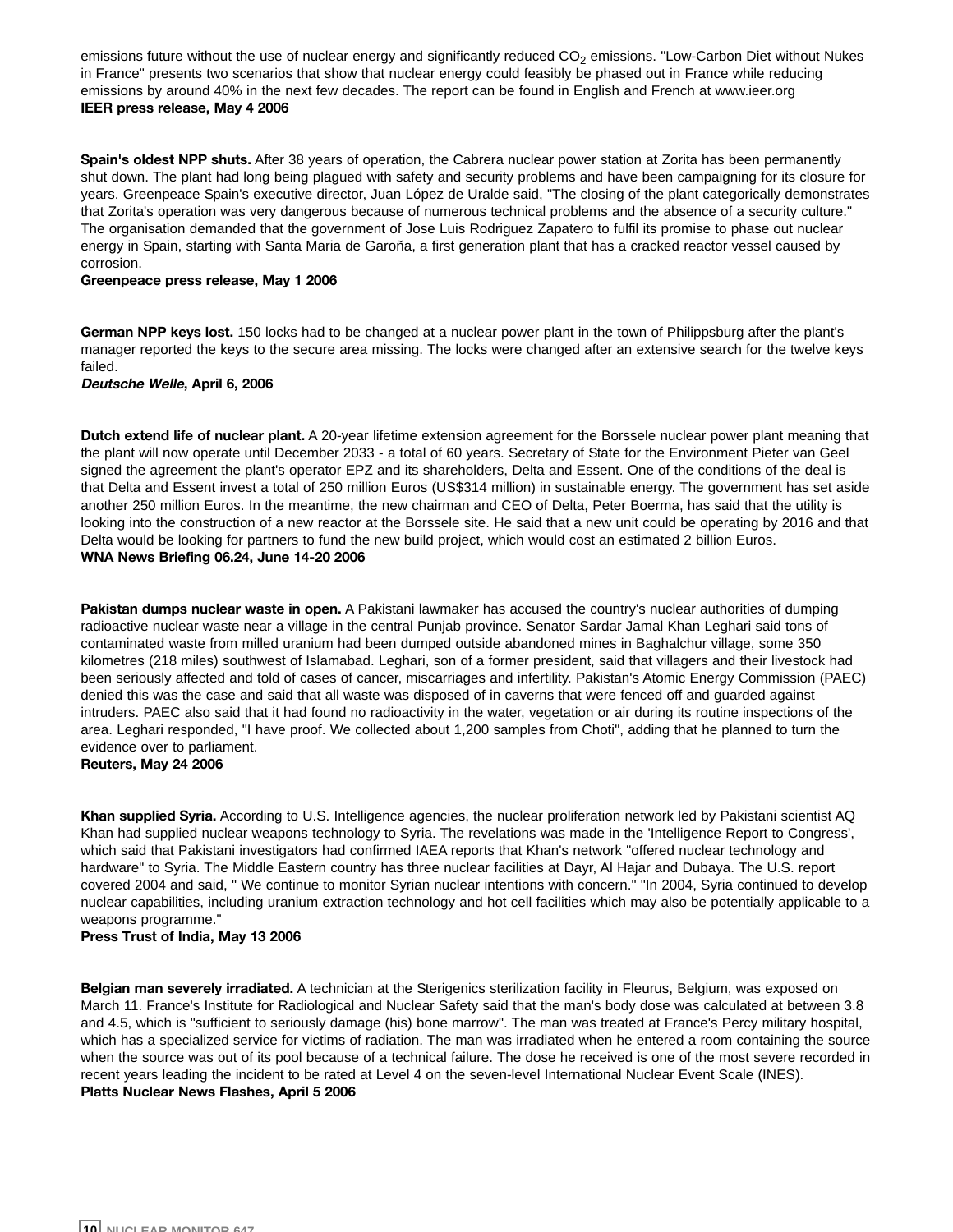### WISE/NIRS offices and relays

#### **WISE Amsterdam**

P.O. Box 59636 1040 LC Amsterdam The Netherlands Tel: +31 20 612 6368 Fax: +31 20 689 2179 Email: wiseamster@antenna.nl Web: www.antenna.nl/wise

#### **NIRS**

1424 16th Street NW, #404 Washington, DC 20036 USA Tel: +1 202 328 0002 Fax: +1 202 462 2183 Email: nirsnet@nirs.org Web: www.nirs.org

#### **NIRS Southeast**

P.O. Box 7586 Asheville, NC 28802 USA Tel: +1 828 675 1792 Email: nirs@main.nc.us

#### **WISE Argentina**

c/o Taller Ecologista CC 441 2000 Rosario Argentina Email: wiseros@ciudad.com.ar Web: www.taller.org.ar

#### **WISE Austria**

c/o Plattform gegen Atomgefahr Mathilde Halla Landstrasse 31 4020 Linz Austria Tel: +43 732 774275; +43 664 2416806 Fax: +43 732 785602 Email: post@atomstopp.at Web: www.atomstopp.com

#### **WISE Czech Republic**

c/o Jan Beranek Chytalky 24 594 55 Dolni Loucky Czech Republic Tel: +420 604 207305 Email: wisebrno@ecn.cz Web: www.wisebrno.cz

#### **WISE India**

42/27 Esankai Mani Veethy Prakkai Road Jn. Nagercoil 629 002, Tamil Nadu India Email: drspudayakumar@yahoo.com;

#### **WISE Japan**

P.O. Box 1, Konan Post Office Hiroshima City 739-1491 Japan

#### **WISE Russia**

P.O. Box 1477 236000 Kaliningrad Russia Tel/fax: +7 95 2784642 Email: ecodefense@online.ru Web: www.antiatom.ru

#### **WISE Slovakia**

c/o SZOPK Sirius Katarina Bartovicova Godrova 3/b 811 06 Bratislava Slovak Republic Tel: +421 905 935353 Email: wise@wise.sk Web: www.wise.sk

#### **WISE South Africa**

c/o Earthlife Africa Cape Town Liz Mc Daid P.O. Box 176 Observatory, 7935 Cape Town Tel:+27-21-683-5182 Email: liziwe@mweb.co.za Web: www.earthlife-ct.org.za

#### **WISE Sweden**

c/o FMKK Barnängsgatan 23 116 41 Stockholm Sweden Tel: +46 8 84 1490 Fax: +46 8 84 5181 Email: info@folkkampanjen.se Web: www.folkkampanjen.se c/o FMKK

#### **WISE Ukraine**

P.O. Box 73 Rivne-33023 Ukraine Tel/fax: +380 362 237024 Email: ecoclub@ukrwest.net Web: www.atominfo.org.ua

#### **WISE Uranium**

Peter Diehl Am Schwedenteich 4 01477 Arnsdorf Germany Tel: +49 35200 20737 Email: uranium@t-online.de Web: www.wise-uranium.org